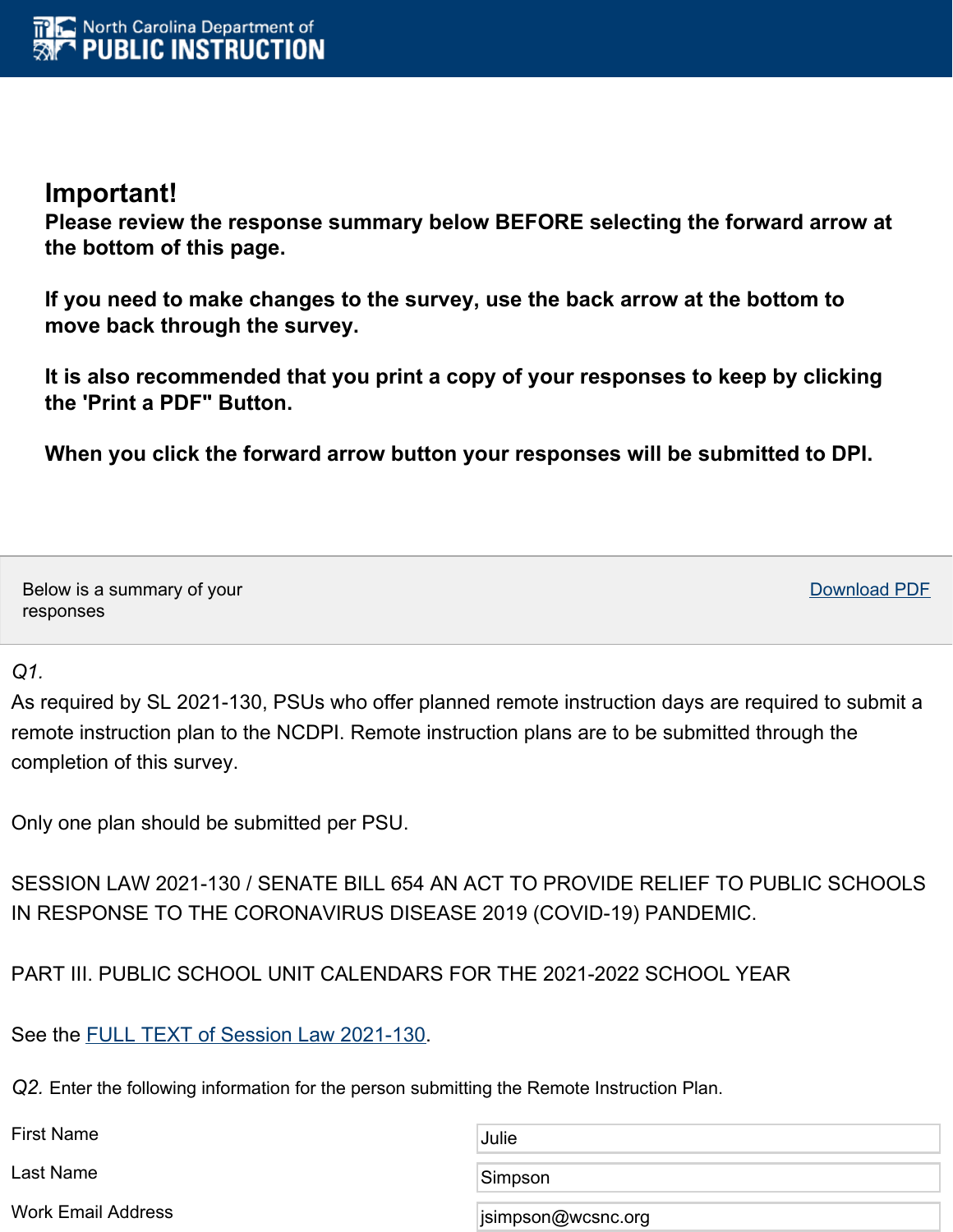| Work Phone         |
|--------------------|
| Number             |
| THE <b>IN</b> . I. |

2527935171

#### Title/Role Chief Academic Officer

## *Q3.* Select your SBE Region and PSU/District.



*Q4.* Does your PSU wish to utilize remote instruction days pursuant to SL 2021-130 in the 2021-22 school year?



*Q5.* § 115C-84.3. Remote instruction (d)

(1) Identification of the resources that will be used to facilitate remote instruction.

*Q6.*

Select the virtual conferencing platform(s) that will be used to facilitate remote instruction. Select all that apply for any grade level. You will indicate grade levels for each selection in the next survey item.

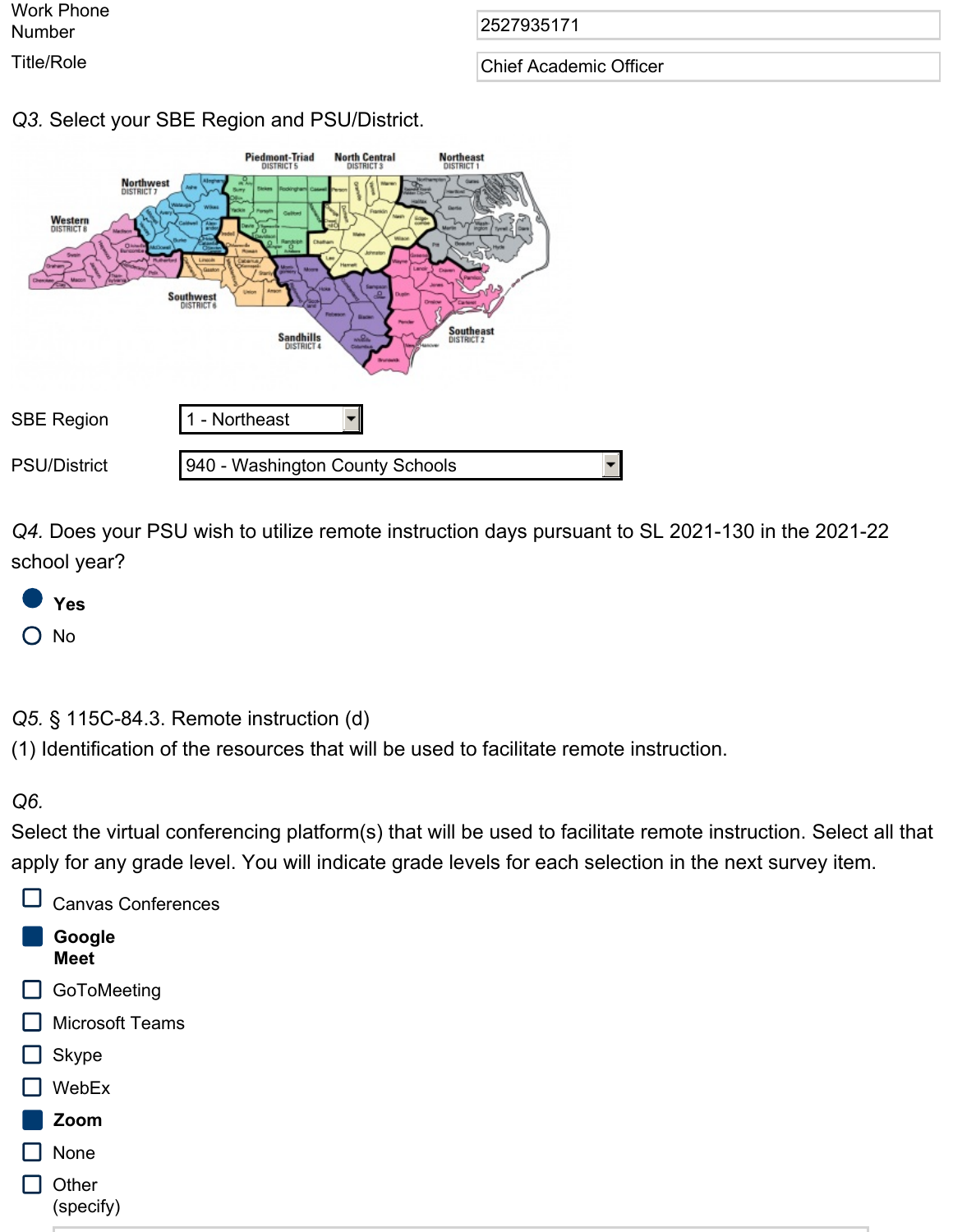*Q7.* Indicate grade levels for each virtual conferencing platform selection.

|             |           | Grade Levels |         |         |          |    |  |  |  |
|-------------|-----------|--------------|---------|---------|----------|----|--|--|--|
|             | <b>PK</b> | $K-2$        | $3 - 5$ | $6 - 8$ | $9 - 13$ | XG |  |  |  |
| Google Meet |           |              |         |         |          |    |  |  |  |
| Zoom        | 1997      |              |         |         |          |    |  |  |  |

*Q8.* Which learning management system(s) (LMS) will your PSU provide to facilitate remote instruction? Select all that apply for any grade levels. You will indicate grade levels for each selection in the next survey item.

| Apple<br>Classroom      |     | <b>Microsoft Teams</b>    |
|-------------------------|-----|---------------------------|
| Blackboard              |     | Moodle                    |
| Canvas                  | - 1 | Powerschool<br>Learning   |
| Classworks              | Ι.  | Schoology                 |
| Edmentum                |     | <b>SeeSaw</b>             |
| Edmodo                  |     | None                      |
| <b>Google Classroom</b> |     | Other (please<br>specify) |
|                         |     |                           |

Haiku

*Q9.* Indicate grade levels for each learning management system (LMS) selection.

| <b>Grade Levels</b> |                                         |                |     |                 |  |  |  |  |  |
|---------------------|-----------------------------------------|----------------|-----|-----------------|--|--|--|--|--|
| שם                  | $\overline{\phantom{a}}$<br><b>K</b> -, | . .<br>. n – r | ና-ክ | $\Lambda$<br>ч- |  |  |  |  |  |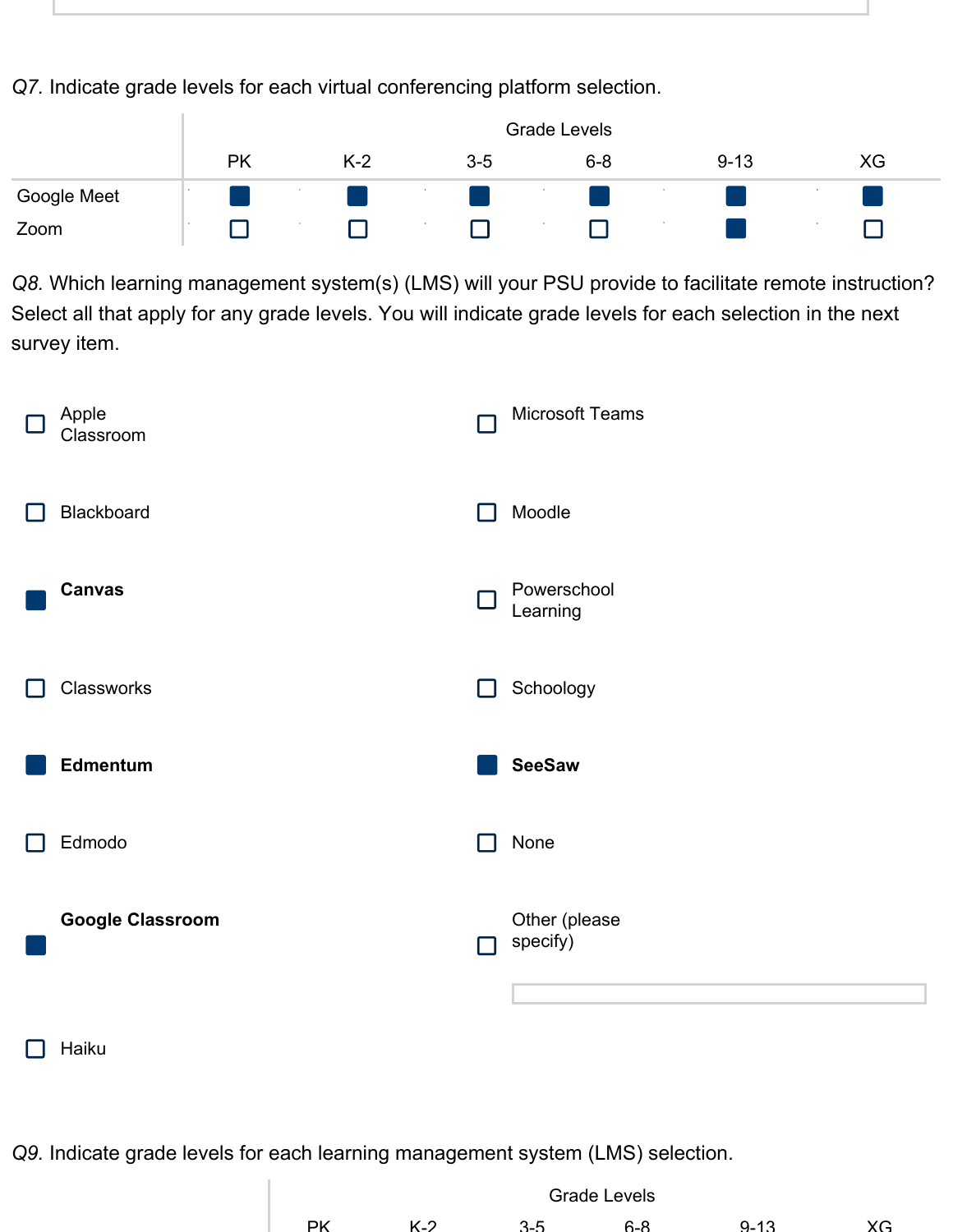|                     | —<br>—     |      | ╍ |    | --  |                     | ō   | ᆓ    | $\overline{\phantom{a}}$ |  |
|---------------------|------------|------|---|----|-----|---------------------|-----|------|--------------------------|--|
| Canvas              | - 10       |      |   |    |     | <b>Grade Levels</b> |     |      |                          |  |
| Edmentum            | <b>COL</b> |      |   |    | 3-5 |                     | 6-8 | 9-13 |                          |  |
| Google<br>Classroom | - 10       |      |   | л. |     |                     |     |      |                          |  |
| SeeSaw              | - 10       | - 11 |   |    |     |                     |     |      |                          |  |

*Q10.* Other than the learning management system(s) and virtual conferencing platform(s) identified in previous survey items, select all online resources that your PSU plans to utilize for remote instruction.

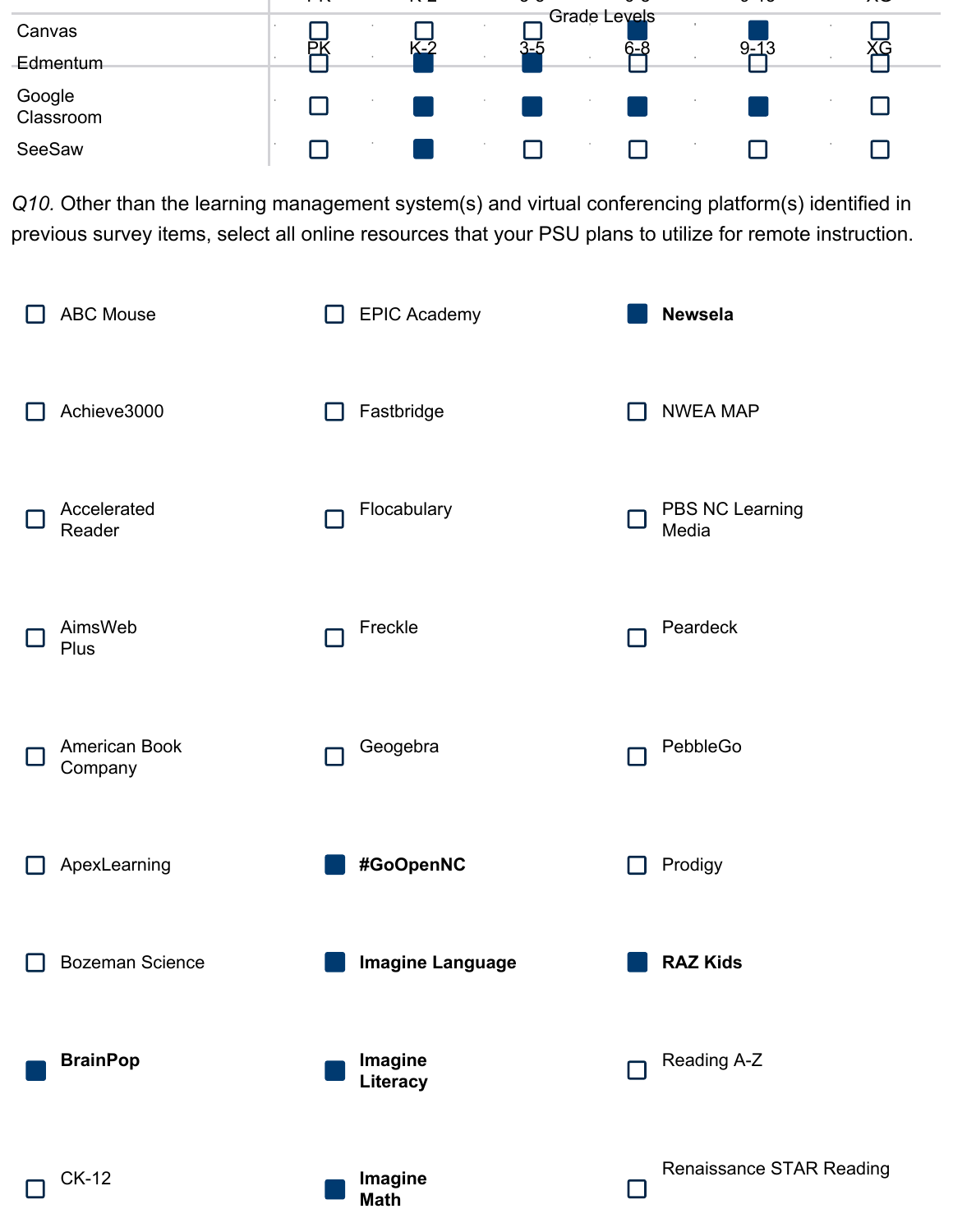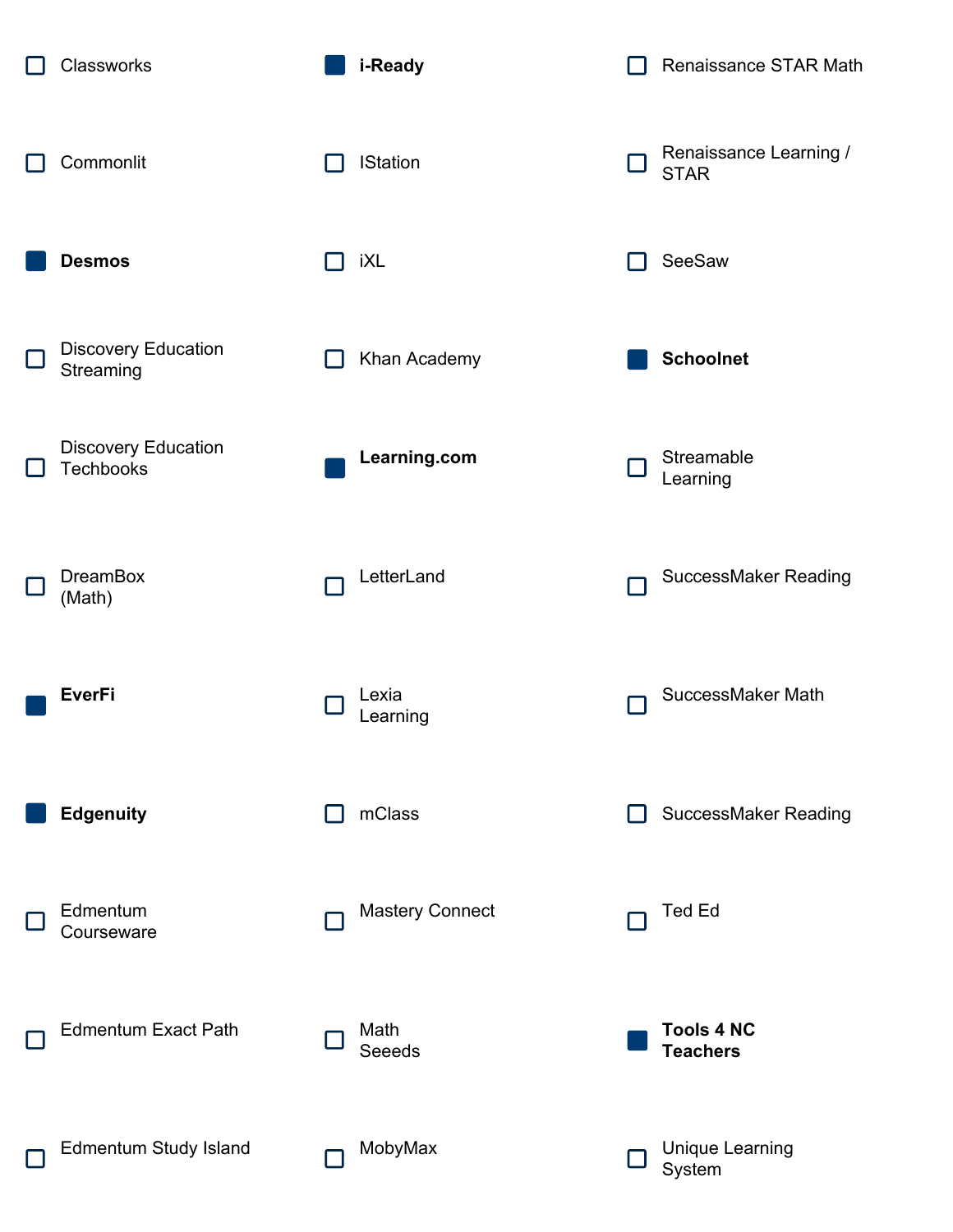|      | <b>Edmentum EdOptions Academy</b>                                              | <b>NCWiseOwl</b>                |    | <b>Other (please</b><br>specify)<br>MackinVIA |
|------|--------------------------------------------------------------------------------|---------------------------------|----|-----------------------------------------------|
|      | <b>Edmentum Reading</b><br>Eggs                                                | Nearpod                         |    | Other (please<br>specify)                     |
|      | <b>Edmentum Calvert Learning</b><br>(PBL)                                      | News2You                        |    | Other (please<br>specify)                     |
|      | <b>Edmentum Base Education</b><br>(SEL)                                        |                                 |    |                                               |
| Q11. | Select all offline resources your PSU plans to utilize for remote instruction. |                                 |    |                                               |
|      | <b>Accessing Math Concepts</b>                                                 | Fundations                      |    | Second Step                                   |
|      | <b>Adopted textbook</b><br>resources                                           | Geodes                          | I. | <b>SPIRE Reading</b>                          |
|      |                                                                                |                                 |    |                                               |
|      | Apex                                                                           | LetterLand Student<br>Resources |    | <b>Teacher Created</b><br><b>Content</b>      |
|      | <b>Bridges Math</b>                                                            | Leveled<br>Readers              | 囗  | Think Up Math<br>printables                   |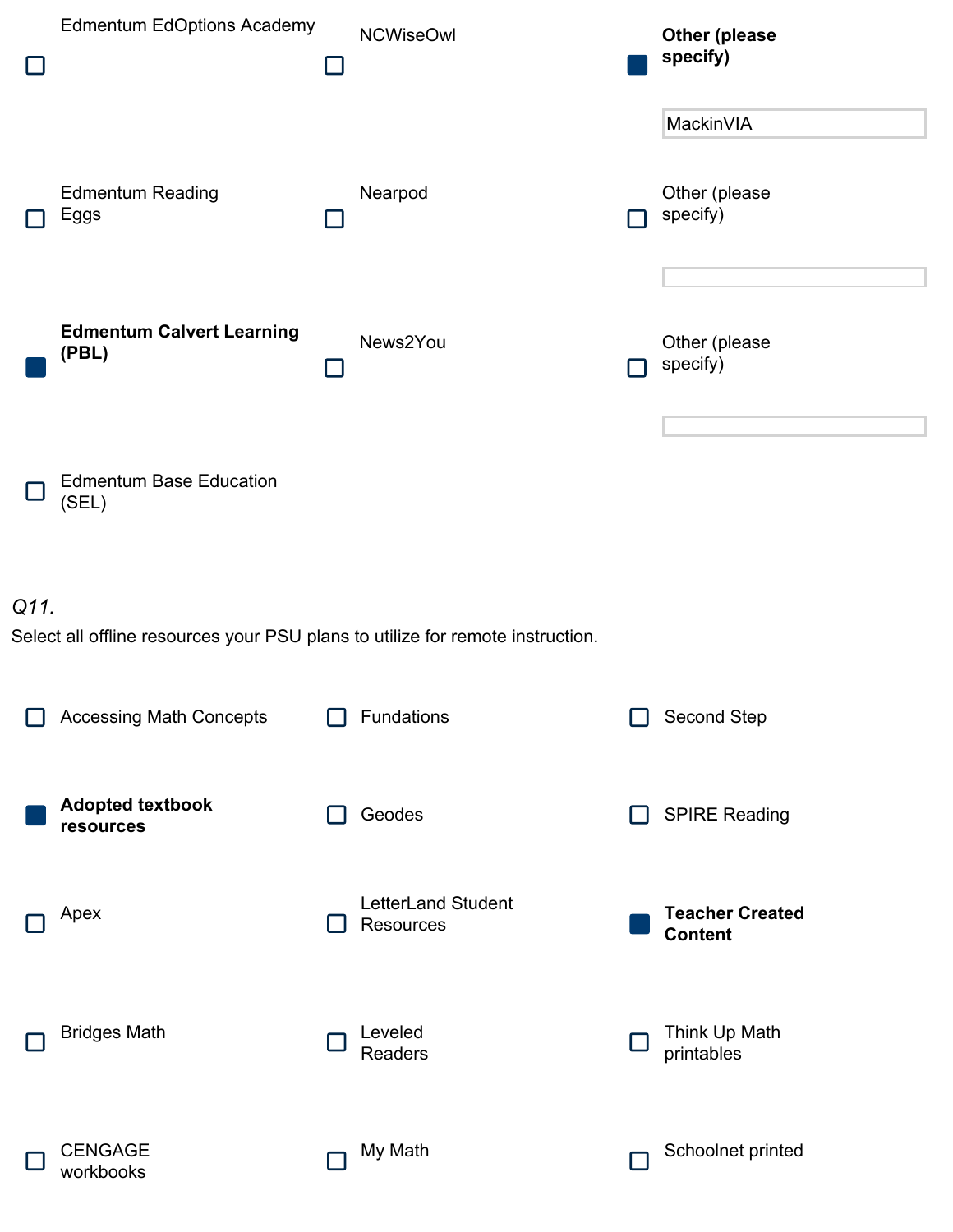| District designed learning<br>packets         |     | <b>NCDPI AIG advanced learning</b><br>labs (printables) | Wit & Wisdom              |
|-----------------------------------------------|-----|---------------------------------------------------------|---------------------------|
| <b>Edmentum</b><br><b>Printables</b>          | - 1 | <b>Pearson Perspectives</b>                             | Other (please<br>specify) |
| Eureka Math N<br>Synch                        |     | <b>Ready Math</b>                                       | Other (please<br>specify) |
| Fountas Pinelli leveled literacy<br>resources |     | Ready Toolbox                                           | Other (please<br>specify) |
| $\Box$ Freckle                                |     |                                                         |                           |

## *Q12.*

§ 115C-84.3. Remote instruction (d)

printables

(2) Communication with and training opportunities for teachers, administrators, instructional support staff, parents, and students on how to access and effectively use remote instruction resources, including regular opportunities for students to use those resources during nonremote instructional days to ensure student success during remote instruction.

*Q13.* How will your PSU communicate remote instruction plans to staff? Select all that apply.

|                            |          | Administrators |          | <b>Teachers</b> |          | Instructional<br><b>Support Staff</b> |
|----------------------------|----------|----------------|----------|-----------------|----------|---------------------------------------|
| Automated call to<br>staff | $\sim$   |                | <b>A</b> |                 |          |                                       |
| Email                      | <b>A</b> |                | 14.      |                 | ×.       |                                       |
| <b>Newsletters</b>         | 19.      |                | ×.       |                 | ×.       |                                       |
| Staff intranet/website     | 19.      |                | ×.       |                 | ×.       |                                       |
| Staff meetings             | 19.      |                | 14.      |                 | $\alpha$ |                                       |
| Other<br>(specify)         | 19.      |                |          |                 |          |                                       |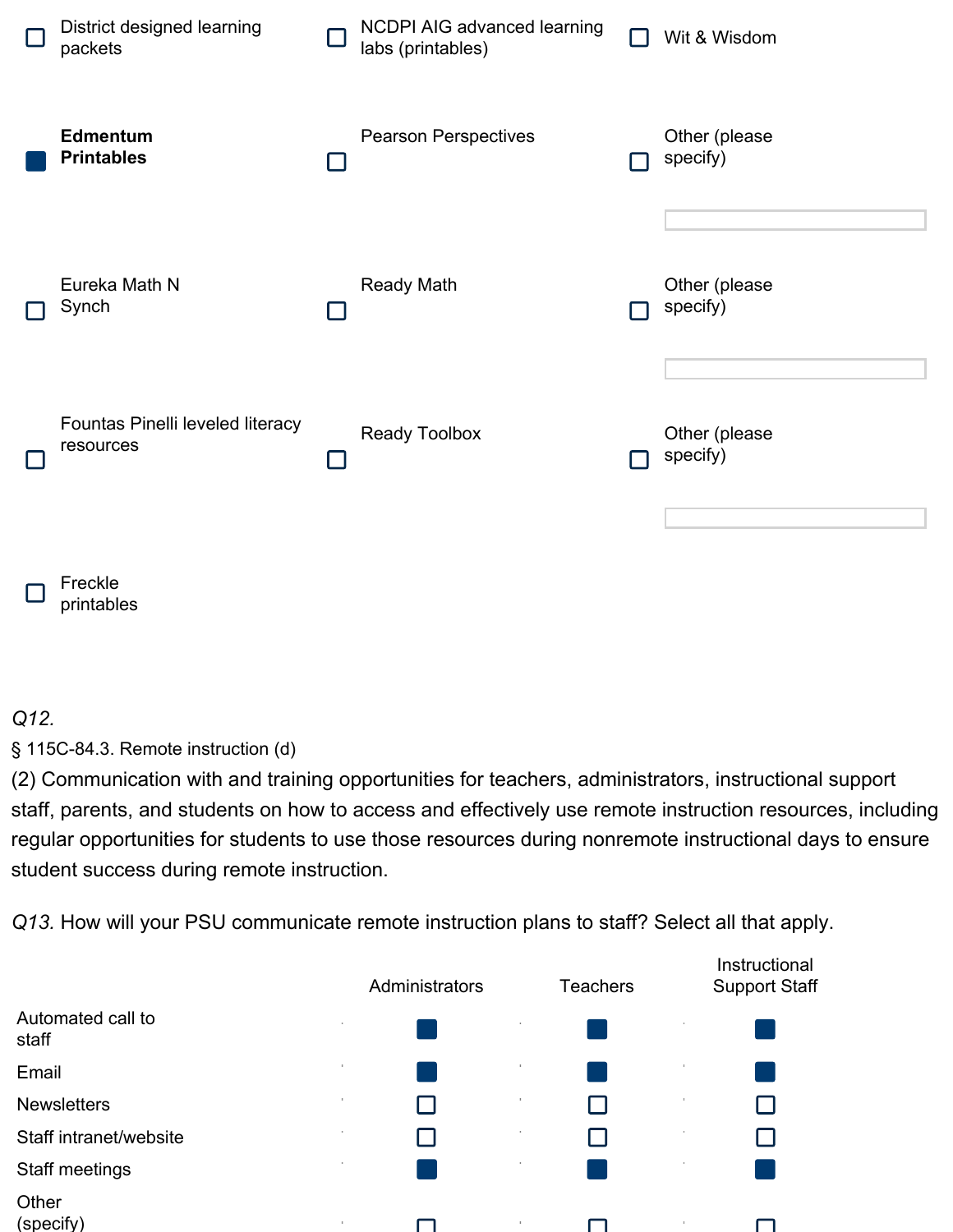| ۰<br>-<br> |  |
|------------|--|

Administrators Teachers

پ

پ



*Q14.* How will your PSU communicate remote instruction plans to families? Select all that apply.

|                                                   | Parents/Guardians | <b>Students</b> |
|---------------------------------------------------|-------------------|-----------------|
| Automated call to<br>families                     |                   |                 |
| Email                                             |                   |                 |
| Handbook                                          |                   |                 |
| Individual phone<br>calls                         |                   |                 |
| In-person instruction                             |                   |                 |
| Learning management system (LMS)<br>communication |                   |                 |
| Meetings                                          |                   |                 |
| <b>Newsletters</b>                                |                   |                 |
| Parent portal                                     |                   |                 |
| Social media<br>posts                             |                   |                 |
| Text messaging<br>service                         |                   |                 |
| Website                                           |                   |                 |
| Other<br>(specify)                                |                   |                 |
|                                                   |                   |                 |

*Q15.* How will training, related to effective remote instruction practices, be provided to staff? Select all that apply.

|                                      | Administrators | <b>Teachers</b> | <b>Instructional Support</b><br><b>Staff</b> |
|--------------------------------------|----------------|-----------------|----------------------------------------------|
| Asynchronous self-<br>paced training |                |                 |                                              |
| Hybrid<br>training                   |                |                 |                                              |
| In-person<br>training                |                |                 |                                              |
| Staff intranet/website               |                |                 |                                              |
| Synchronous virtual<br>training      |                |                 |                                              |
| Virtual staff<br>meetings            |                |                 |                                              |
| Other<br>$\frac{1}{2}$               |                |                 |                                              |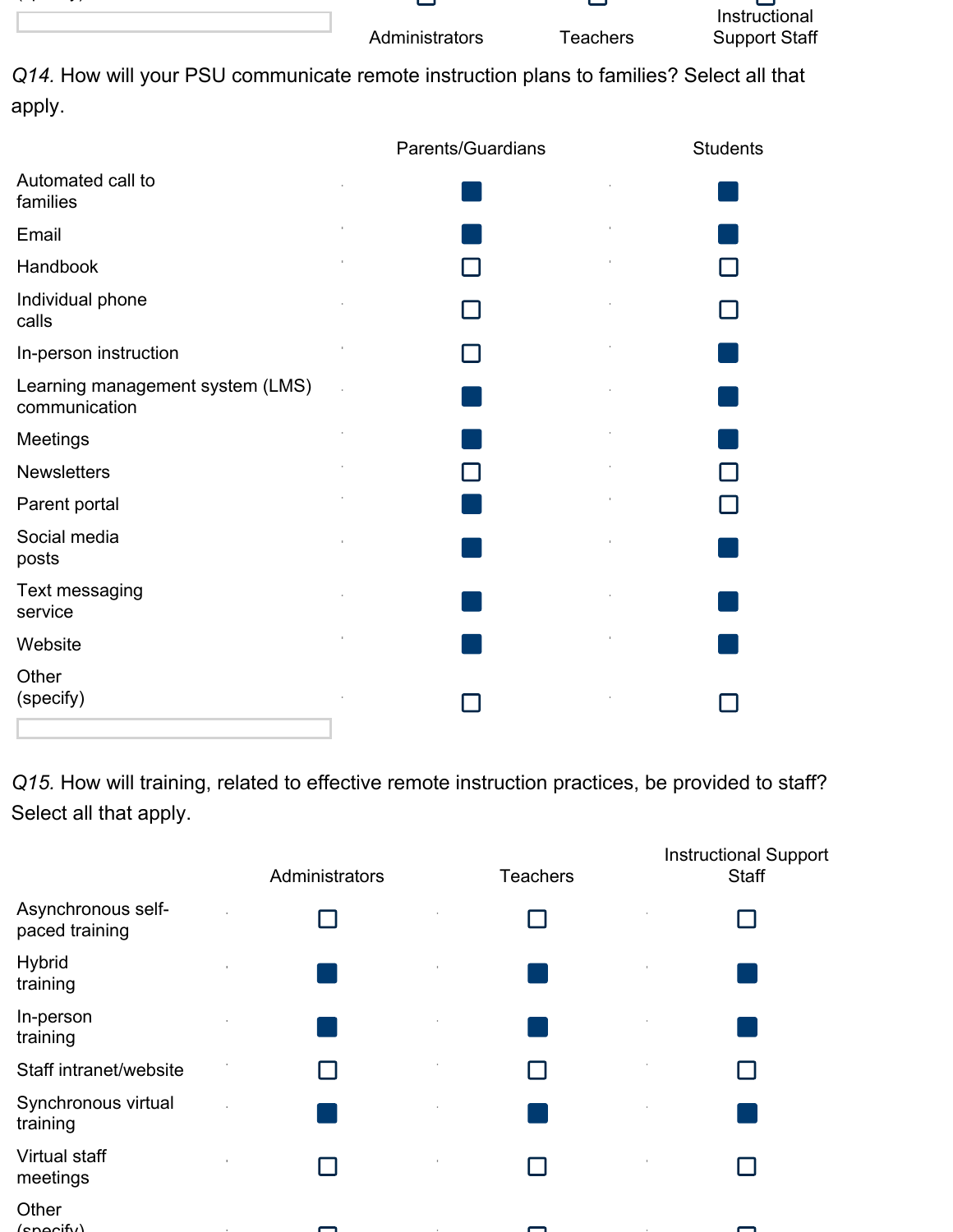| <del>(ppecify)</del> |                |         | Instructional Support |
|----------------------|----------------|---------|-----------------------|
|                      | Administrators | eachers | Staff                 |

*Q16.* How will your PSU provide training to families on how to access and effectively use remote instruction resources? Select all that apply.

|                                                               | Parents/Guardians | <b>Students</b> |
|---------------------------------------------------------------|-------------------|-----------------|
| In-person meeting                                             |                   |                 |
| Instructional<br>videos                                       |                   |                 |
| Lessons delivered through learning<br>management system (LMS) |                   |                 |
| Practice during in-person<br>instruction                      |                   |                 |
| Tutorials/guides                                              |                   |                 |
| Virtual meetings                                              |                   |                 |
| Other<br>(specify)                                            |                   |                 |

*Q17.* Provide any additional information on how you will provide communication with and training opportunities for teachers, admin, instructional support, parents, and students on how to access and effectively use remote instructional resources including regular opportunities for students to use those resources during nonremote instructional days to ensure student success during remote instruction (Optional - No more than 500 characters.)

Teachers will use the platforms regularly in school so that students are familiar with the platforms when we have to use a remote day. Computers will be sent home before planned remote days and schools will hold at least one parent night where parents and students can ask questions about accessing learning on remote days. K-5 students will also have access to consumables during regular instruction and remote instruction. Characters remaining: 76

## *Q18.* § 115C-84.3. Remote instruction (d)

(3) Establishment of methods for tracking and reporting attendance during remote instruction, including protocols for determining attendance, the reporting system to be used, and how attendance procedures will be communicated to parents before remote instruction begins.

*Q19.* Select your PSU's protocols for determining attendance during remote instruction. Select all that apply.

- $\square$  Checking-in via two-way communication with appropriate teacher(s)
- **Completing/submitting assignments offline**
- **Completing/submitting assignments online**

**Joining synchronous virtual**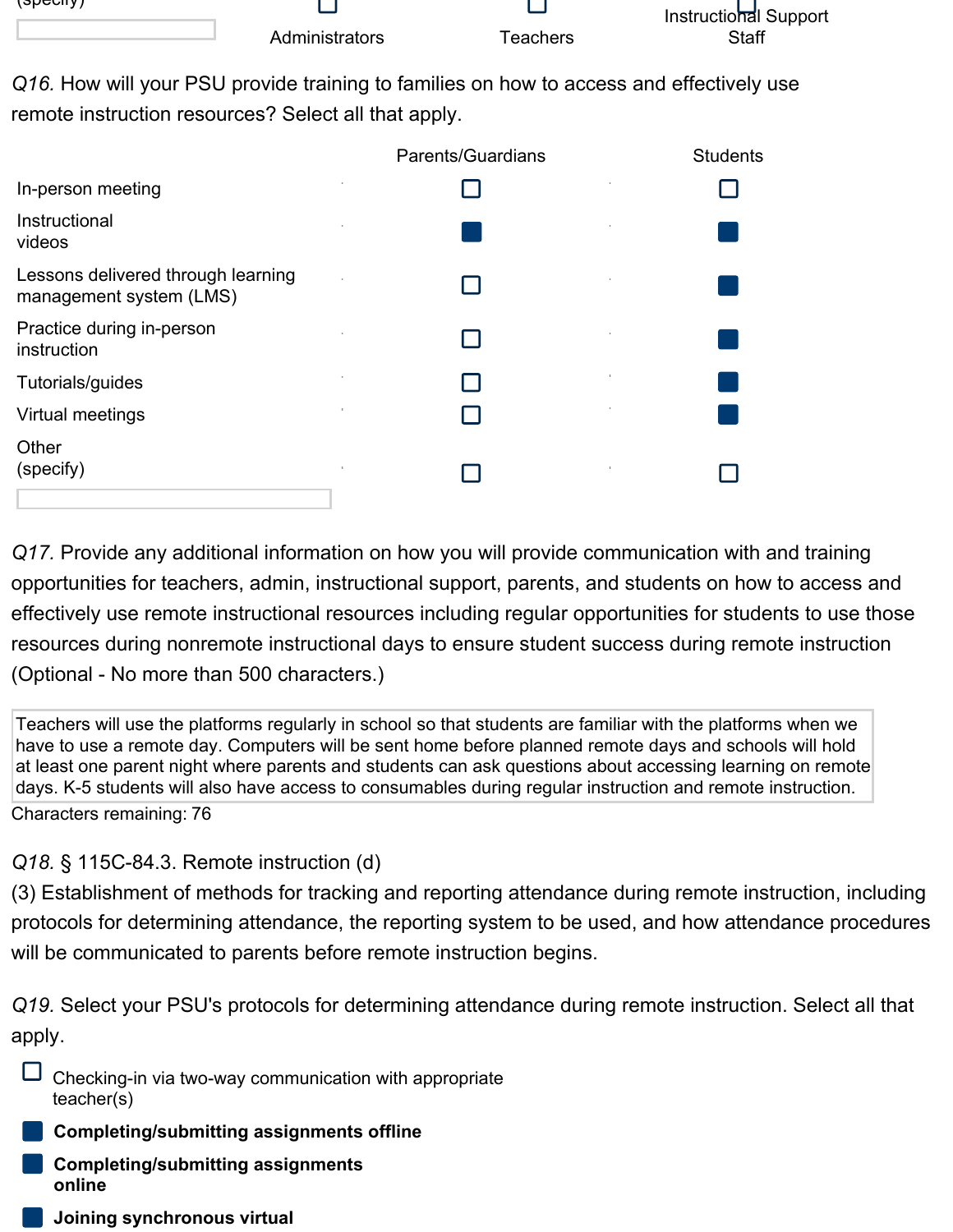|   | class                                                  |
|---|--------------------------------------------------------|
| Ш | Signing-in via a digital attendance collection<br>form |
|   | Other<br>(specify)                                     |
|   |                                                        |

# *Q20.*

How many days do students have to turn in assignments after remote instruction days in order to be counted as present on the remote instructional day(s)?

|                                  |                 | <b>PK</b> |         | $K-2$                                   |          | $3-5$                  |         | $6 - 8$                |        | $9 - 13$ |        | XG |
|----------------------------------|-----------------|-----------|---------|-----------------------------------------|----------|------------------------|---------|------------------------|--------|----------|--------|----|
| $\mathbf{1}$<br>Day              | $\mathbf{H}$ .  | $\Box$    | $\,$    | $\mathsf{L}$                            | $\alpha$ | $\Box$                 | $\,$    | П                      |        |          | $\,$   |    |
| 2<br>Days                        | $\cdot$         |           | $\cdot$ | $\mathsf{L}$                            | ٠        | П                      | $\cdot$ | П                      |        |          |        |    |
| 3<br>Days                        | $\mathcal{A}$ . |           | $\,$    | П                                       | $\alpha$ | П                      | $\sim$  | П                      | $\,$   |          | $\,$   |    |
| $\overline{\mathcal{A}}$<br>Days | $\mathcal{A}$ . | П         | $\sim$  | П                                       | $\sim$   | П                      | $\cdot$ | П                      | $\sim$ |          | 11     |    |
| $\overline{5}$<br>Days           | $\mathcal{A}$ . |           | $\cdot$ | $\mathcal{L}^{\text{max}}_{\text{max}}$ | $\alpha$ | <b>Service Service</b> | $\sim$  | <b>Service Service</b> | $\sim$ |          | $\sim$ |    |
| $6 - 10$<br>Days                 | $\sim$          |           | 11      | П                                       | $\sim$   |                        | $\sim$  | П                      | $\sim$ |          | 11     |    |

*Q21.* What is your PSU's process for validating attendance data monthly? Select all that apply.

| ⊔                      | District level validation |
|------------------------|---------------------------|
| <b>Service Service</b> | School level validation   |
|                        | Other<br>(specify)        |
|                        |                           |

*Q22.* How will remote instruction attendance protocols be communicated to families before remote instruction begins? Select all that apply.

|                                                          |                          | Parents/Guardians | <b>Students</b> |
|----------------------------------------------------------|--------------------------|-------------------|-----------------|
| Automated calls                                          | $\overline{\phantom{a}}$ |                   |                 |
| Flyers sent<br>home                                      | $\mathbf{r}$             |                   |                 |
| Meetings (e.g., open house,<br>parent/guardian meetings) |                          |                   |                 |
| Social media<br>posts                                    |                          |                   |                 |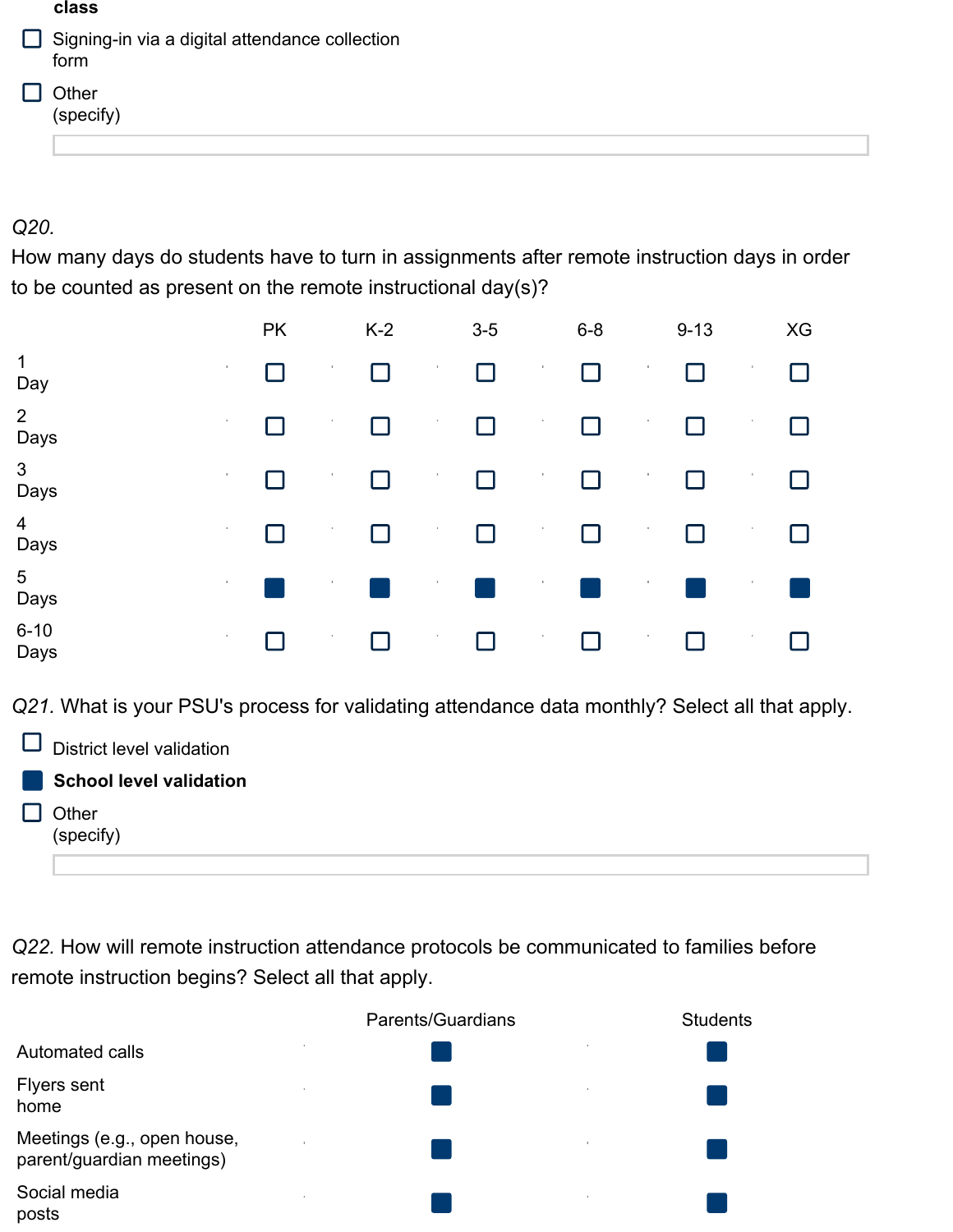| <b>Student</b><br>handbooks                       |              | Parents/ <b>Guardians</b> | Students |
|---------------------------------------------------|--------------|---------------------------|----------|
| Text messaging<br>system                          | ×.           |                           |          |
| Websites (e.g., teacher, school,<br>district/PSU) |              |                           |          |
| Other<br>(specify)                                | $\mathbf{r}$ |                           |          |
| <b>Board Policy</b>                               |              |                           |          |

*Q23.* Reporting system to be used for tracking and reporting attendance during virtual instruction.

| PowerSchool                                 |
|---------------------------------------------|
| Other<br>$\overline{\phantom{a}}$ (specify) |
|                                             |

*Q24.* Who will be responsible for entering attendance data intofor off-site students?

|                | Data<br>managers          |
|----------------|---------------------------|
|                | Office<br>personnel       |
|                | <b>Teachers</b>           |
| $\mathbb{R}^n$ | Other (please<br>explain) |
|                |                           |

*Q25.* § 115C-84.3. Remote instruction (d)

(4) Establishment of staff roles and expectations for remote instruction days, including teacher workdays, teacher accessibility, and noncertified staff workdays and responsibilities.

*Q26.* What are the roles and responsibilities of teachers during remote instruction? Select all that apply.

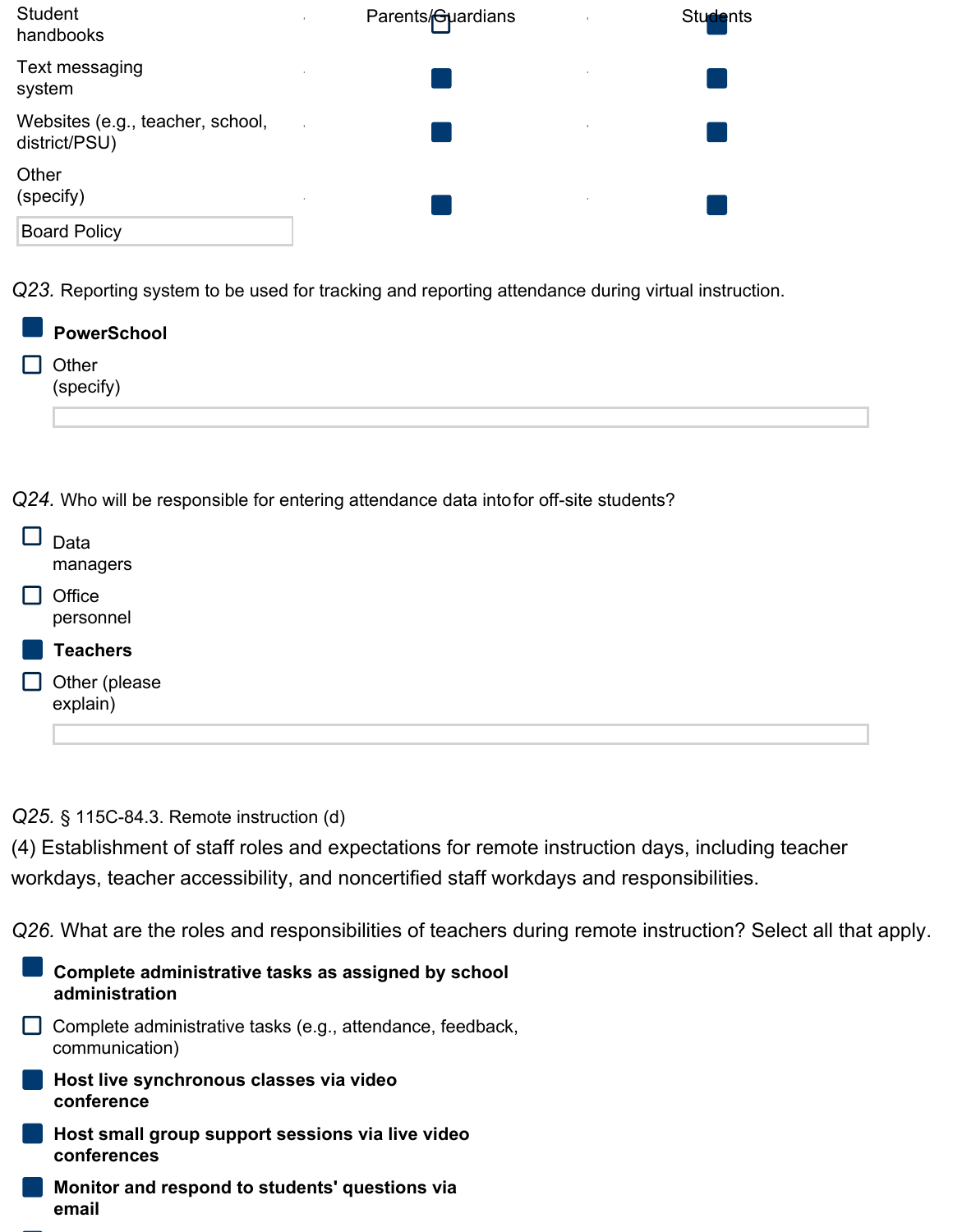| Monitor and respond to students' questions via learning management |  |
|--------------------------------------------------------------------|--|
| system                                                             |  |

| Other (explain) |  |
|-----------------|--|
|                 |  |

Post lesson and assignments for students to complete

| Q27. What are the roles and responsibilities of noncertified staff during remote instruction? |
|-----------------------------------------------------------------------------------------------|
| Attend and assist with live video class sessions with assigned<br>teachers                    |
| Complete administrative tasks as assigned by assigned<br>teachers                             |
| Complete administrative tasks as assigned by school<br>administration                         |
| Host small group support sessions via live video<br>conferences                               |
| Monitor and respond to students' questions via<br>email                                       |
| Monitor and respond to students' questions via learning management<br>system                  |
| Other<br>(explain)                                                                            |
|                                                                                               |
| Other<br>(explain)                                                                            |
|                                                                                               |
|                                                                                               |
| Other<br>(explain)                                                                            |

*Q28.* What will be the requirements for teacher accessibility in a remote instruction environment? Select all that apply.

|                                                                          | During a certain<br>time span of<br>working hours | During all working<br>hours | Outside of working<br>hours |
|--------------------------------------------------------------------------|---------------------------------------------------|-----------------------------|-----------------------------|
| Teachers must be available and respond<br>via email                      |                                                   |                             |                             |
| Teachers must be available and respond<br>via learning management system |                                                   |                             |                             |
| Teachers must be available and respond<br>via phone                      |                                                   |                             |                             |
| Teachers must hold office hours via<br>video conferencing platforms      |                                                   |                             |                             |
| Other                                                                    |                                                   |                             |                             |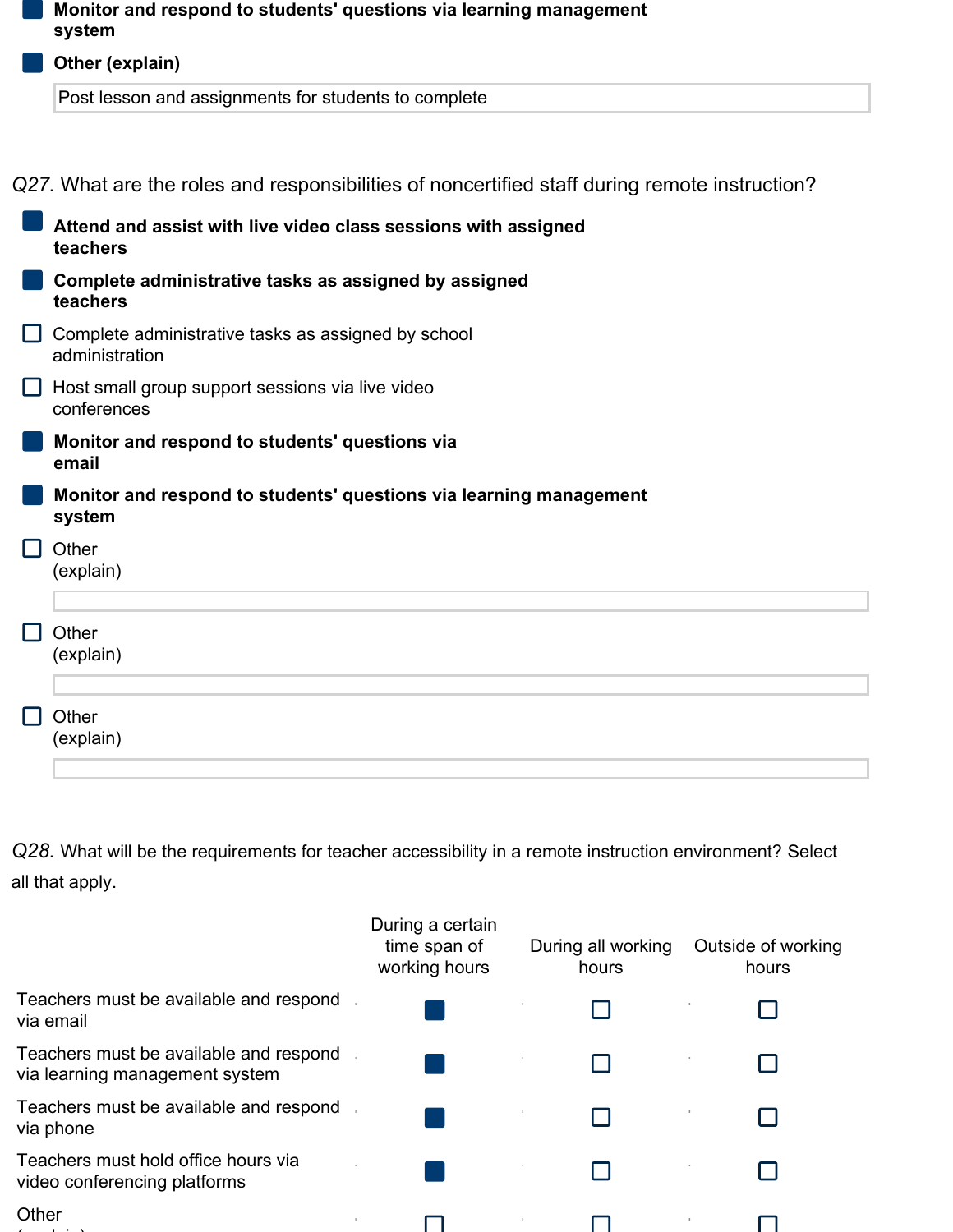

*Q29.* Provide any additional details on how the PSU will establish staff roles and expectations for remote instruction days, including teacher workdays, teacher accessibility, and noncertified staff workdays and responsibilities. (Optional - No more than 500 characters.) time span of During all working Outside of working

*Q30.* § 115C-84.3. Remote instruction (d)

(5) Communication of learning targets to students on each remote instruction day and development of measures to ensure that remote instruction time, practice, and application components support learning growth that continues towards mastery of the standard course of study.

*Q31.* What methods does your PSU plan to have in place to ensure that learning targets support the standard course of study during remote learning days? Select all that apply.

| Clearly define and post the learning target and/or expected<br>outcome                                 |
|--------------------------------------------------------------------------------------------------------|
| Consider appropriate instructional models based on the learning target/desired<br>outcome              |
| Pre-assess student knowledge of the learning<br>target                                                 |
| Select appropriate grade-level materials, resources, and/or platform to support the learning<br>target |
| Other<br>(explain)                                                                                     |
|                                                                                                        |

*Q32.* How will you communicate learning targets to students on remote learning days? Select all that apply.

| Designing learning targets in student-friendly language "I can" and "I know"<br>statements |
|--------------------------------------------------------------------------------------------|
| Designing learning targets to reflect learning<br>qoals                                    |

- **Discussing with students at the beginning of the lesson**
- **Informally assessing to monitor student understanding**
- **Posting daily for students to see**
- **Reviewing with students at the end of the lesson**
- **Other** (explain)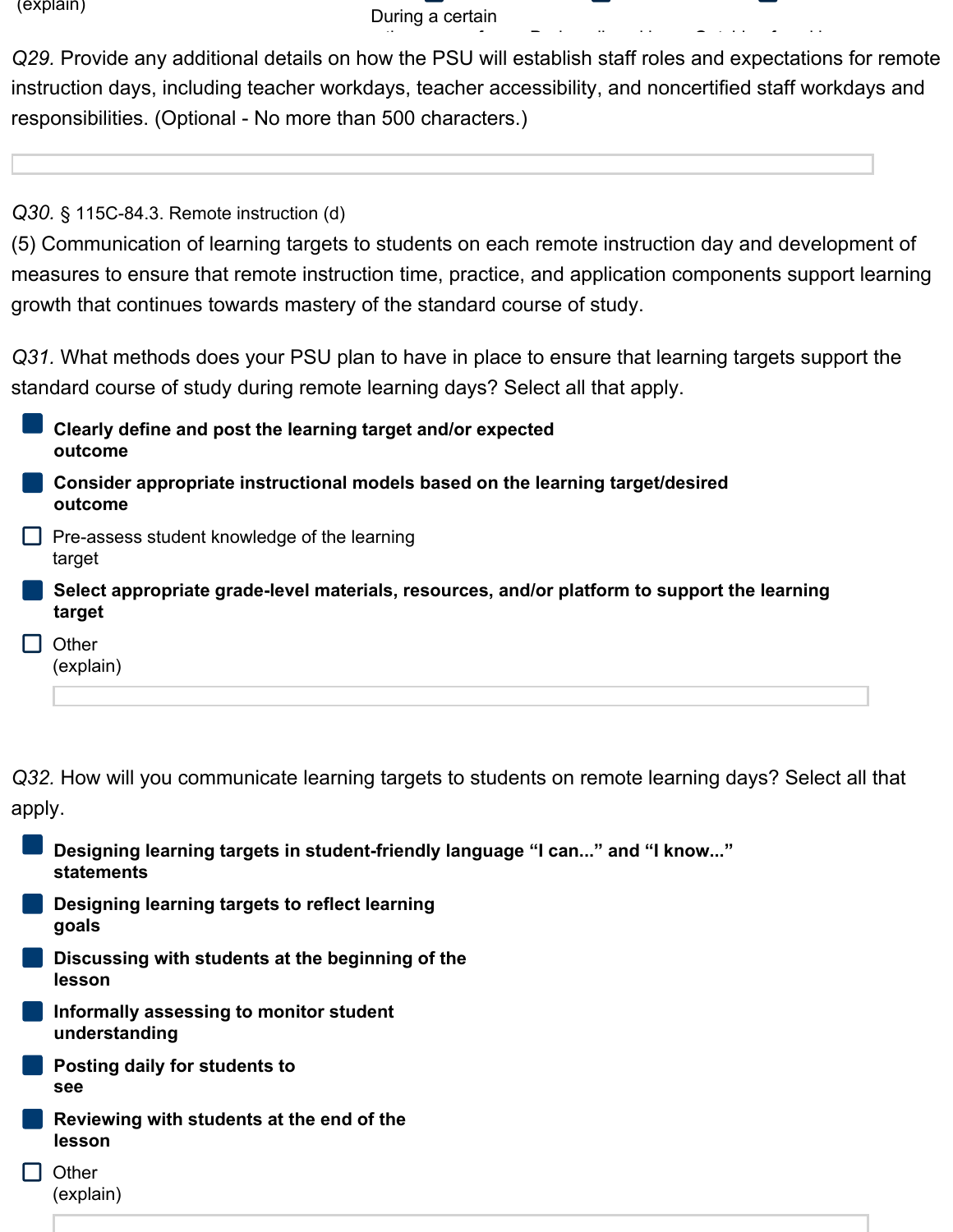*Q33.* How does your PSU plan to ensure that teachers to provide effective, timely feedback to students to ensure continued student learning growth on the standard course of study during remote instruction?\*

Instructional Coaches will monitor student data and discuss plans for reteaching with the teachers during PLCs after the remote days. Grades are entered into Powerschool weekly. Teachers are monitored for this each week.

*Q34.* How does your PSU plan to ensure that teachers address and improve instruction on remote learning days based on feedback from students, parents, and guardians?\*

Best practices for remote learning with be shared with teachers and discussed how to implement them

*Q35.* § 115C-84.3. Remote instruction (d)

(6) Development of remote instruction options appropriate for teachers and students with limited connectivity capability, including the opportunity for students to download remote instruction materials in advance when practicable.

*Q36.* How will your PSU provide remote instruction options for students with limited connectivity? Select all that apply.

- PBS North Carolina At-Home Learning
- **PSU will partner with SLNC Adapts grant** awardees
- $\Box$  PSU will provide hotspots with data plans for those who lack connectivity
- $\Box$  PSU will provide LTE-enabled devices with data plans for those who lack connectivity
- $\Box$  PSU will provide wifi-enabled buses in the community
- **PSU will provide a map of community wifi locations**
- **PSU** will provide paper based/no-tech options
- $\Box$  Satellite internet
- Televised programming: district-created content
- $\Box$  Televised programming: other
- Whitespace
- **Other** (explain)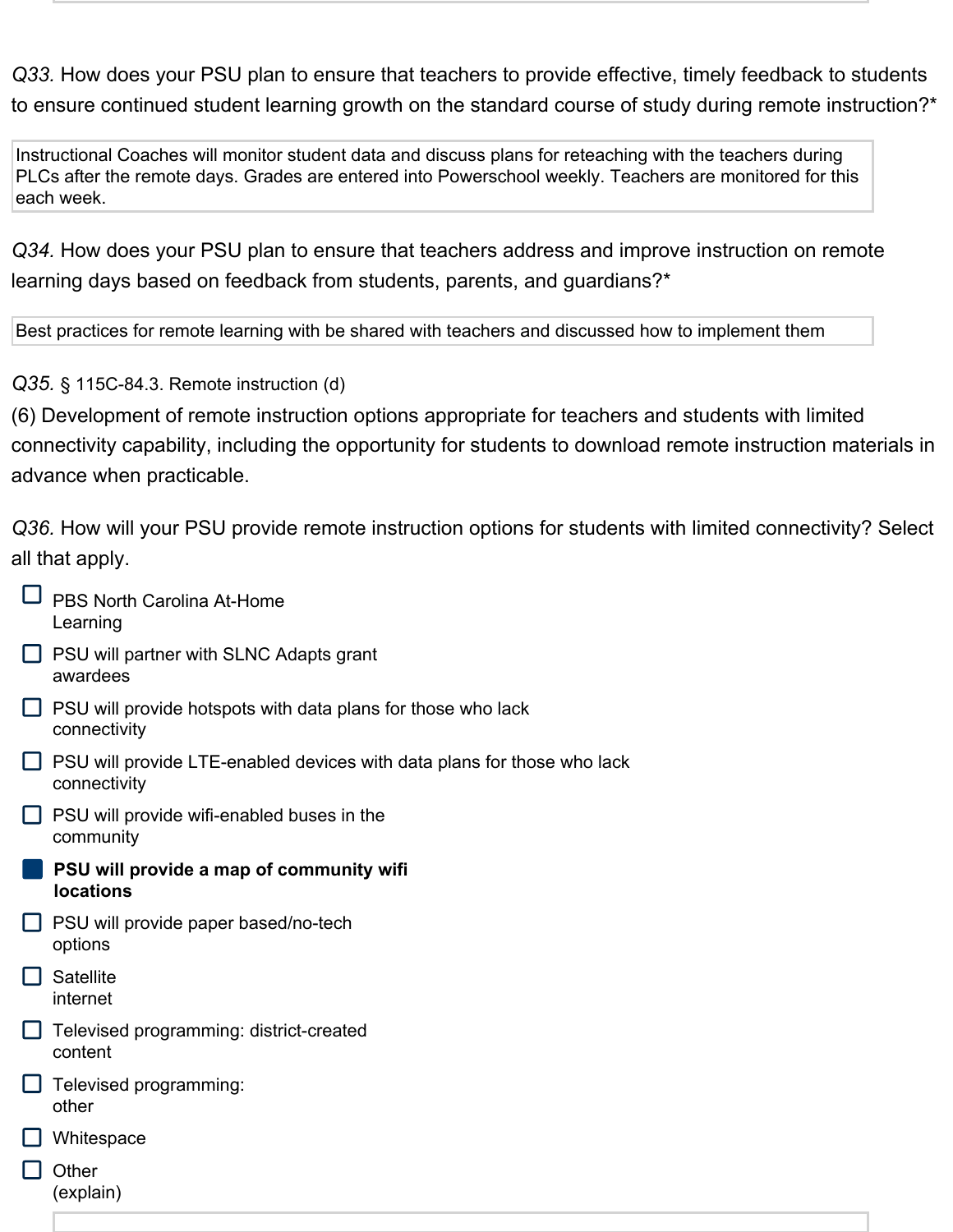*Q37.* How will your PSU provide remote instruction options for teachers with limited connectivity? Select all that apply.

|    | PSU will allow staff to work on campus, if possible, for virtual<br>instruction         |
|----|-----------------------------------------------------------------------------------------|
|    | PSU will provide a map of community wifi<br><b>locations</b>                            |
|    | PSU will provide hotspots with data plans for those who lack<br>connectivity            |
|    | PSU will provide LTE-enabled devices with data plans for those who lack<br>connectivity |
| LТ | PSU will provide wifi-enabled buses in the<br>community                                 |
|    | Other<br>(explain)                                                                      |
|    | Other<br>(explain)                                                                      |

#### *Q38.* § 115C-84.3. Remote instruction (d)

(7) Provision of remote instruction for students with disabilities in a manner consistent with each student's individualized education program (IEP), as defined in G.S. 115C-106.3, or section 504 (29 U.S.C. § 794) plan. Remote instruction supports shall be considered and included, as appropriate for the student, when an IEP or 504 plan is initially developed or at any subsequent review or revision of an IEP or 504 plan.

*Q39.* What provisions are provided for students with IEP or 504 plans as defined in G.S. 115C-106.3, or section 504 (29 U.S.C. § 794) plan? How will the PSU ensure that remote instruction supports are considered and included, as appropriate for the student, when an IEP or 504 plan is initially developed or at any subsequent review or revision of an IEP or 504 plan? Select all that apply.

| All materials for virtual instruction are vetted/developed to meet accessibility<br>standards.                                                                         |
|------------------------------------------------------------------------------------------------------------------------------------------------------------------------|
| EC and 504 students are offered individual homework assistance time via video<br>conferencing.                                                                         |
| EC teachers attend synchronous video conferences with students' regular education teachers and<br>support students with IEP and 504 as needed for virtual instruction. |
| EC teachers co-teach with regular education teachers on video conferencing<br>lessons.                                                                                 |
| EC teachers plan virtual instruction lessons with regular education teachers to ensure the needs of<br>students with IEP and 504 are met.                              |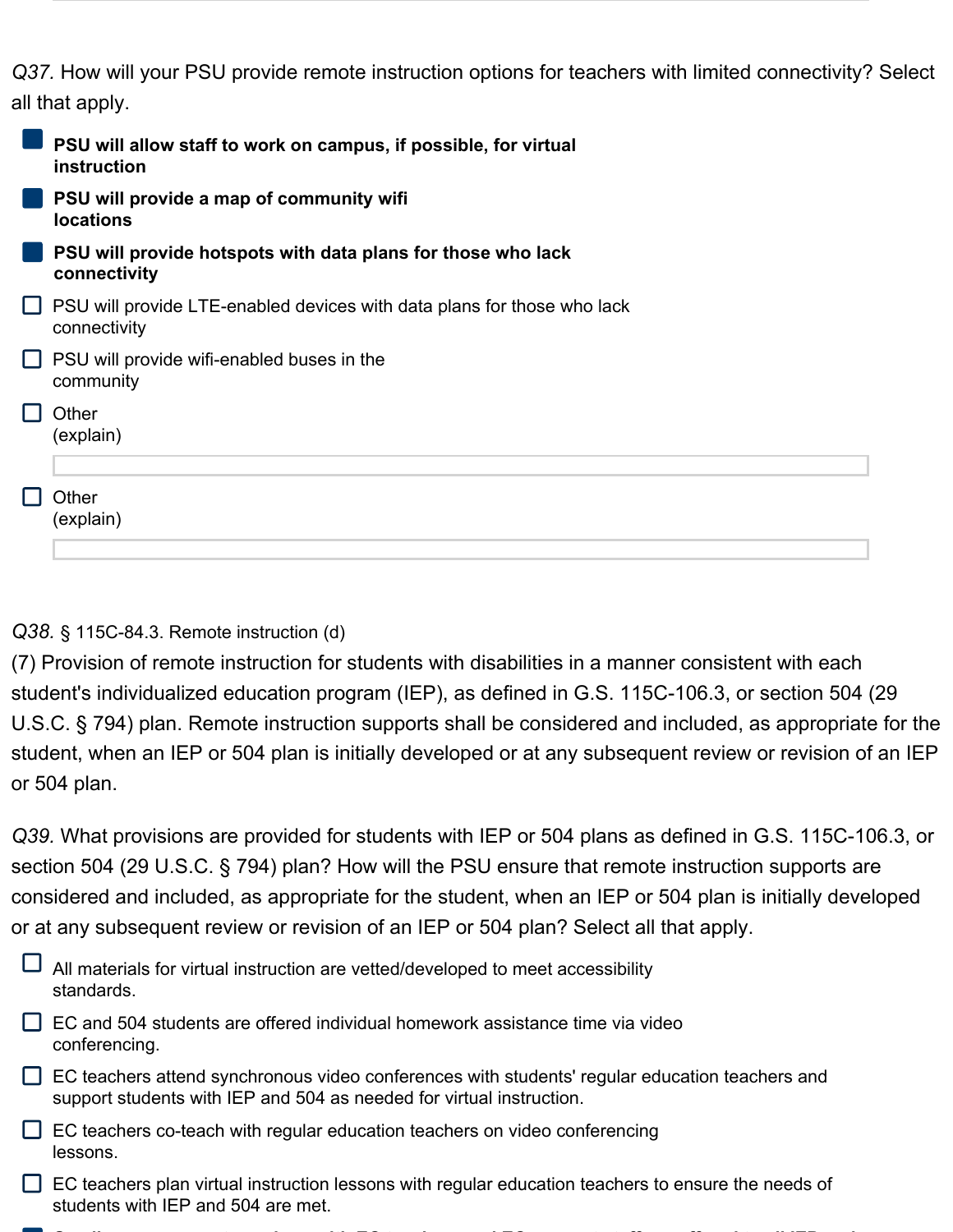| Small group support sessions with EC teachers and EC support staff are offered to all IEP and<br>504 students via video conferencing platform. |
|------------------------------------------------------------------------------------------------------------------------------------------------|
| Students are provided accommdations and/or modifications during virtual instruction in<br>accordance with their IEP/504.                       |
| Students are provided with adapted educational materials and/or assistive technologies in<br>accordance with their IEP/504.                    |
| Students are provided with individual virtual coaching and support by regular education teachers or EC<br>support staff.                       |
| Other<br>(explain)                                                                                                                             |
|                                                                                                                                                |

*Q40.* Provide additional information related to how your PSU will help serve students with disabilities during remote instruction. (Optional - No more than 500 characters.)

EC teachers will reach out to individual families to ensure we have a plan in place to serve the student if a remote day is used.

Characters remaining: 370

*Q41.* PART III. PUBLIC SCHOOL UNIT CALENDARS FOR THE 2021-2022 SCHOOL YEAR SECTION 3.(a) Part 2 of Article 8 of Chapter 115C of the General Statutes is amended by adding a new section to read:

§ 115C-84.3. Remote instruction (e)

The State Board of Education shall report by September 15 annually to the Joint Legislative Education Oversight Committee on the following information related to remote instruction: (1) A copy of each governing board's remote instruction plan. (2) A summary document of the following: a. The number of remote instruction days or hours used by each public school unit in the prior school year. b. Strengths, challenges, and trends noted by the State Board in its review of how governing boards implement remote instruction. c. Any other data deemed by the State Board to be useful to the Joint Legislative Education Oversight Committee in evaluating the use and delivery of remote instruction in emergency circumstances. Public School Units will be asked to provide this information to DPI in order to compile this report each fall.

*Q42.* What is the total number of remote instruction days or hours used by your public school unit in the 2020-2021 school year?

#### 5

*Q43.* Describe the strengths of your Public School Unit's remote instruction from the 2020-21 school year.

We were already a one-to-one school district so device rollout was easier for us. Teachers were already